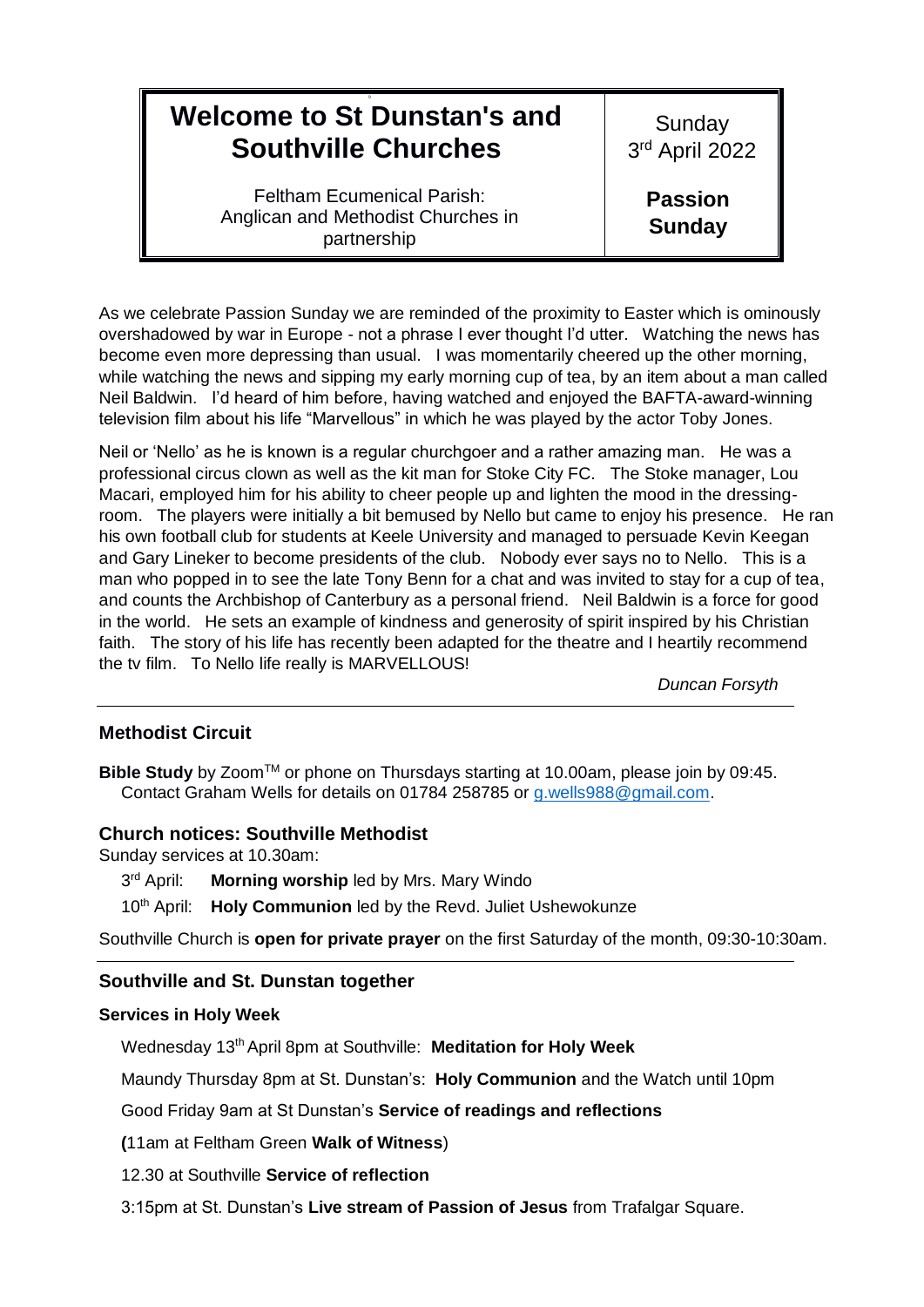## **Church Notices**: **St. Dunstan, Church of England**

#### **Sunday services:**

9.30am: Morning Prayer on Zoom<sup>™</sup>

9.45am: **Holy Communion** in church (preacher: Rachel Stuchbury)

plus today 9.45am: **Junior Church** in the Church Centre

Next week is **Palm Sunday**; our 9.45am service will begin on the green where St. Dunstan's Road meets the main road.

#### **Wednesdays:**

10.00am: **Holy Communion** in Church

### **Regular events**

Every Monday 10.00am to 12 noon (except Bank Holidays): the **Monday drop-in** in the Church Centre. Come along and share refreshments, try your hand at crafts, or just have a chat. All welcome, bring your friends!

The fortnightly **Bible study on ZoomTM** will begin again after Easter.

Second Thursday of the month, 2.00-4.00pm: **WOT group** (Women on Thursdays) meet in the Church Centre. **Next meeting 7th April** (not 14th)**:** we shall enjoy a few games of Beetle, all ladies welcome. Advance notice of the following meeting,  $12<sup>th</sup>$  May: it will include playing bingo and holding a raffle, raising funds for Christian Aid.

*Please continue to look after and protect each other when attending our services and events: Do not attend with COVID-19 or symptoms.*

### **People**

Yvonne Robertson & Natalie Nicolaides are being confirmed on Sunday 24<sup>th</sup> April at Holy Trinity Church, Hounslow at 10:30am.

## **Dates for your diary**

Tuesday 5th April 7.45pm: **Feltham Local History Group** meeting at Christ Church. All are welcome.

Monday 11<sup>th</sup> April 3pm **Prayer walk** in local area. Meeting at the church centre from 2.45pm. First of monthly prayer walks.

- Good Friday 15th April 11.00am: **Walk of Witness** starting at Feltham Green, involving a number of Feltham churches – followed by refreshments kindly offered in St. Lawrence's Parish Centre. All welcome.
- Saturday 23rd April: **Easter Coffee Morning** in St. Dunstan's Church Centre, 10:30am-12pm. £3 includes toasted sandwich & drink.
- Reminder: Sunday 8th May after the morning service **Annual Parochial Church Meeting**  of St. Dunstan's.
- Tuesday 12<sup>th</sup> July: Farewell service for Bishop Graham at St Paul's Hammersmith at 7:30pm

## **Other notices**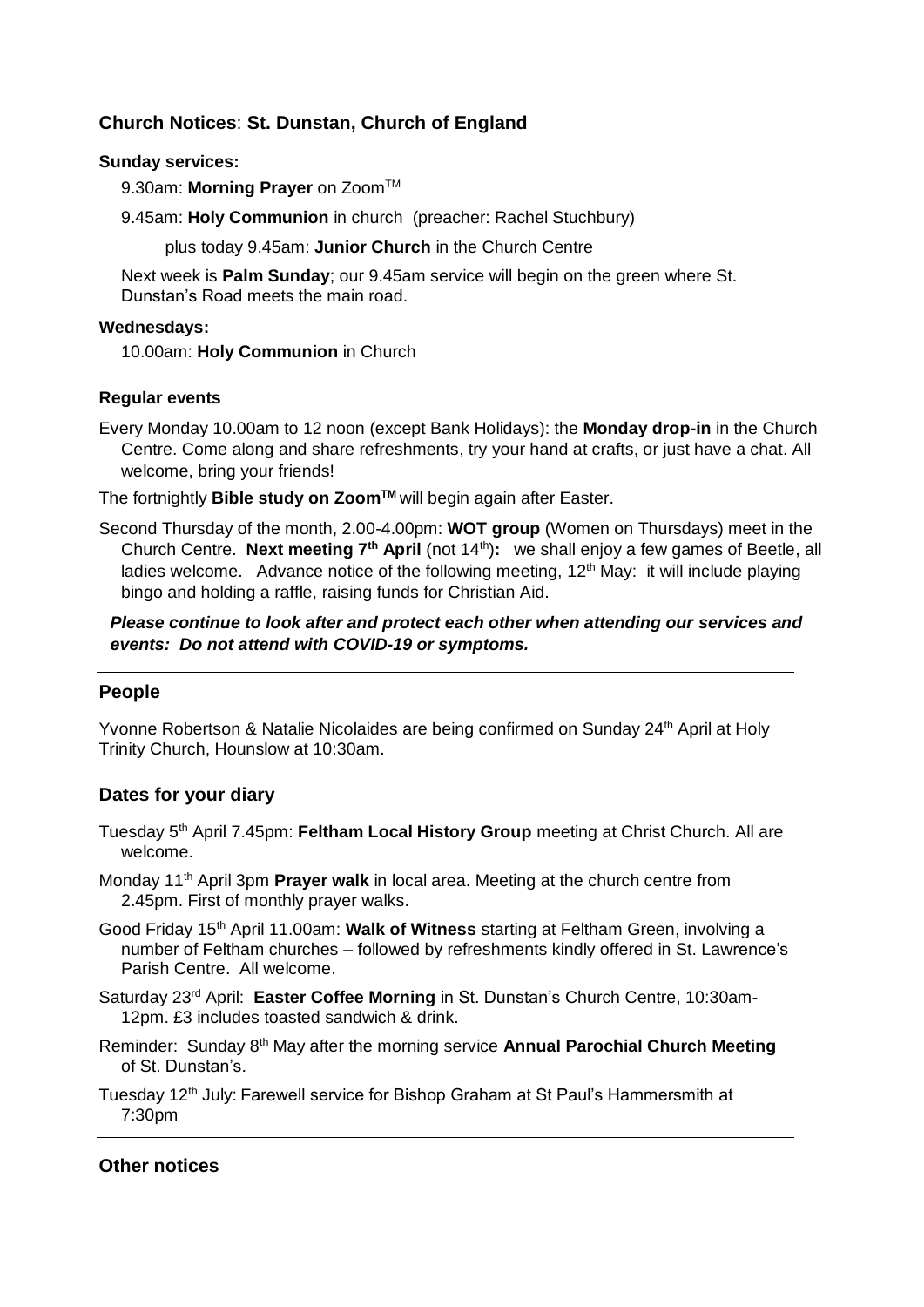- **Donations of practical help for Ukraine refugees:** the latest list of items from Revd Sergiy Diduk is below. Only these items please if donating through All Saints Hanworth: socks, Power banks, torches, bandages/wound dressing, painkillers, sleeping bags, Yoga mats, snacks, canned food.
- **Diocese of London's Lent Appeal 2022** theme is mental health and wellbeing for adults and young people, along with domestic abuse; the aim is to equip churches (with resources and training) to be 'safe spaces' for people in their parish and of course for church members too.

The third of the initiatives being funded is **Renew Wellbeing** 

[\(https://www.renewwellbeing.org.uk/\)](https://www.renewwellbeing.org.uk/) which supports churches to open a quiet, inclusive space in partnership with mental health teams.

The best way to contribute is via<https://www.justgiving.com/campaign/lentappeal2022> . If this is not possible for you, there will be a plate at the back of the church from Palm Sunday for four weeks or contact Ian Stuchbury or Duncan Forsyth.

- **All Saints** and **St Georges Hanworth** are planning to hold some sessions of sports for young people at Hanworth Park, in July when the schools break up. If you would be interested in helping or being involved please speak to or contact the parish office.
- The **Church Electoral Roll** is being revised by the Parochial Church Council, beginning on Saturday 2nd April and ending on Friday 22nd April 2022. After the revision, a copy of the Roll will be published in the Church for at least 14 days or on request to the Parish Office.
- **Canaan Bookshop Staines**: Network Rail will be replacing the old railway bridge by the shop leading up to Easter. Canaan will continue to be open and offer their free local delivery service for anyone who wants it. <https://www.canaanchristianministries.co.uk/>

| <b>Southville Methodist</b> | Tachbrook Road, Feltham TW14 9NU<br>Website: www.southvillemethodistchurch.org.uk<br>Email address: contact-us@southvillemethodistchurch.org.uk<br>Minister: Rev.Juliet.Ushewokunze (0208 890 2783)<br>Email: rev.juliet.ushewokunze@sfmc.org.uk |
|-----------------------------|--------------------------------------------------------------------------------------------------------------------------------------------------------------------------------------------------------------------------------------------------|
| St. Dunstan (C of E)        | St. Dunstan's Road, Feltham TW13 4JY<br>Minister: Rev. Anne Dollery (020 8890 8347)<br>Email: AnneDollery@yahoo.co.uk                                                                                                                            |
|                             | C of E Parish office 39 St. Dunstan's Road, Feltham TW13 4JY<br>(visitors by appointment only) Tel: 020 8890 2011<br>Email: admin@stdunstansfeltham.org.uk<br>Tel: 020 8890 2011<br>Website: www.stdunstansfeltham.org.uk                        |